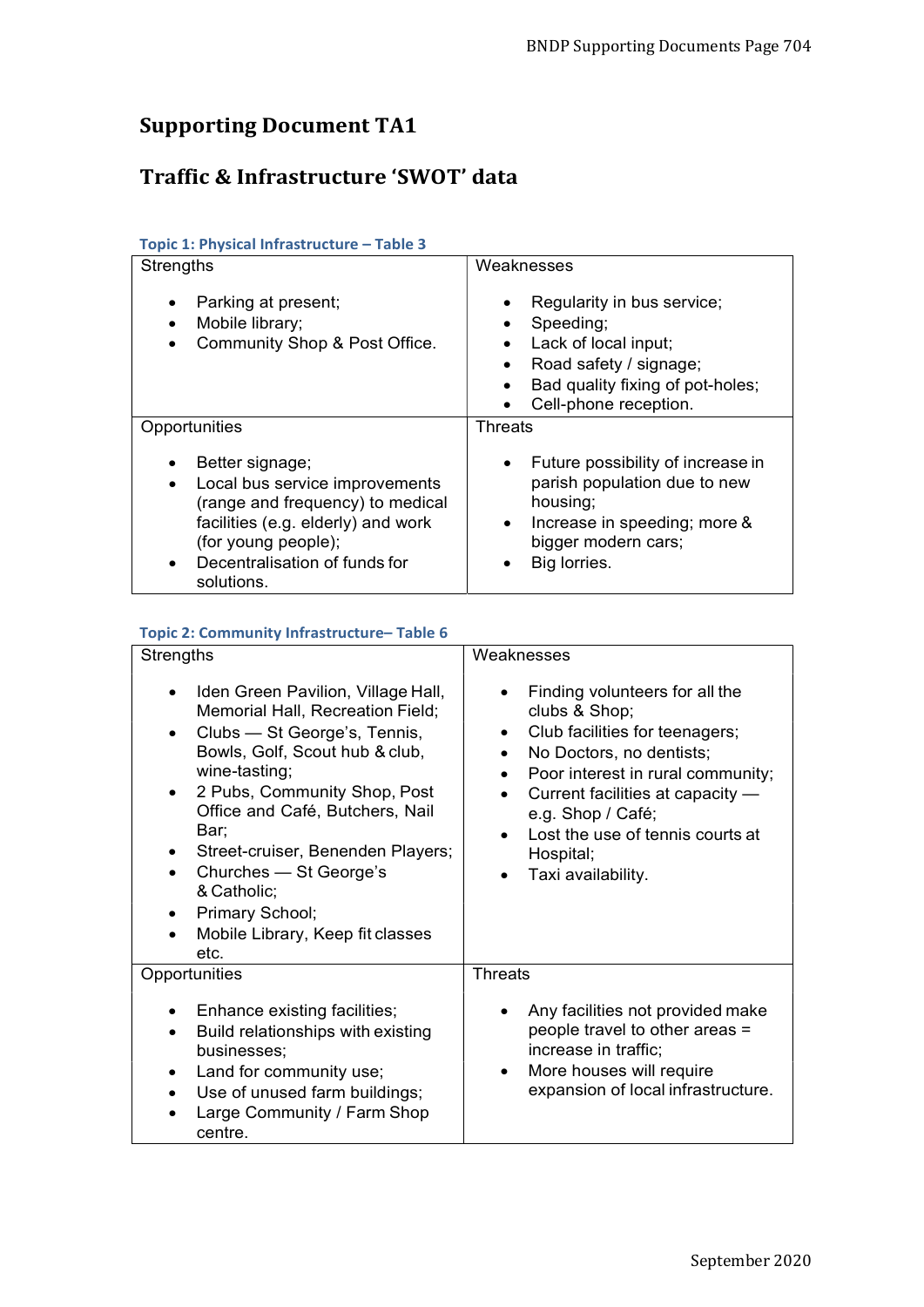# **Supporting Document TA2**

# **Development of a cycle path/footpath between East End and Benenden**

#### **Introduction**

Following the publication of the initial draft of the Benenden Neighbourhood Development Plan (BNDP), it was suggested that an additional piece of work was done exploring the feasibility/desirability of the development of a cycle/footpath to link the proposed development in East End to the main settlement of Benenden.

Potentially the benefits of development of an accessible foot, cycle and pram-friendly 'safe' route between the two settlements are:

- Reduced number of local car journeys
- Health from additional exercise
- An inclusive route for disabled cyclists and wheel chair users.
- Encouraging a 'one-village' feeling making it easier to visit shops, amenities and friends across the two centres.

#### **Geography**

Virtually any route, be that by existing roads/footpaths or by a new route, between East End and Benenden Village is about 4km (2 miles) in length. To put that in some perspective in terms of travel time, it is approximately an hour by foot or in the region of 12 minutes by bicycle.

There seems to be no opportunity to dramatically shorten the travel distance between the two points. Furthermore, there is no way of avoiding the valley that lies between the two points. It is worth noting that there is an element of incline to be covered no matter what route is chosen.

#### **Existing options**

There are several options for travel by road, either running west along Goddards Green Road turning off either at Walkhurst Road or New Pond Road and running into the village (both approx. 4.2km) or heading south from East End using Green Lane and Stepneyford Lane, before turning right onto the B2086, Benenden Road and running into the village from the east. This latter route is substantially longer at 5.7km.

None of these routes is particularly cycle/pedestrian-friendly. Poor road surface, no foot/cycle path, and generally narrow carriageways make walking/cycling between East End and Benenden Village very unattractive.

As far as current non-road routes are concerned there is a mix of footpaths and bridleways which do provide an option for a multi-purpose route linking the two settlements. However, they are currently limited as far as cycle use is concerned.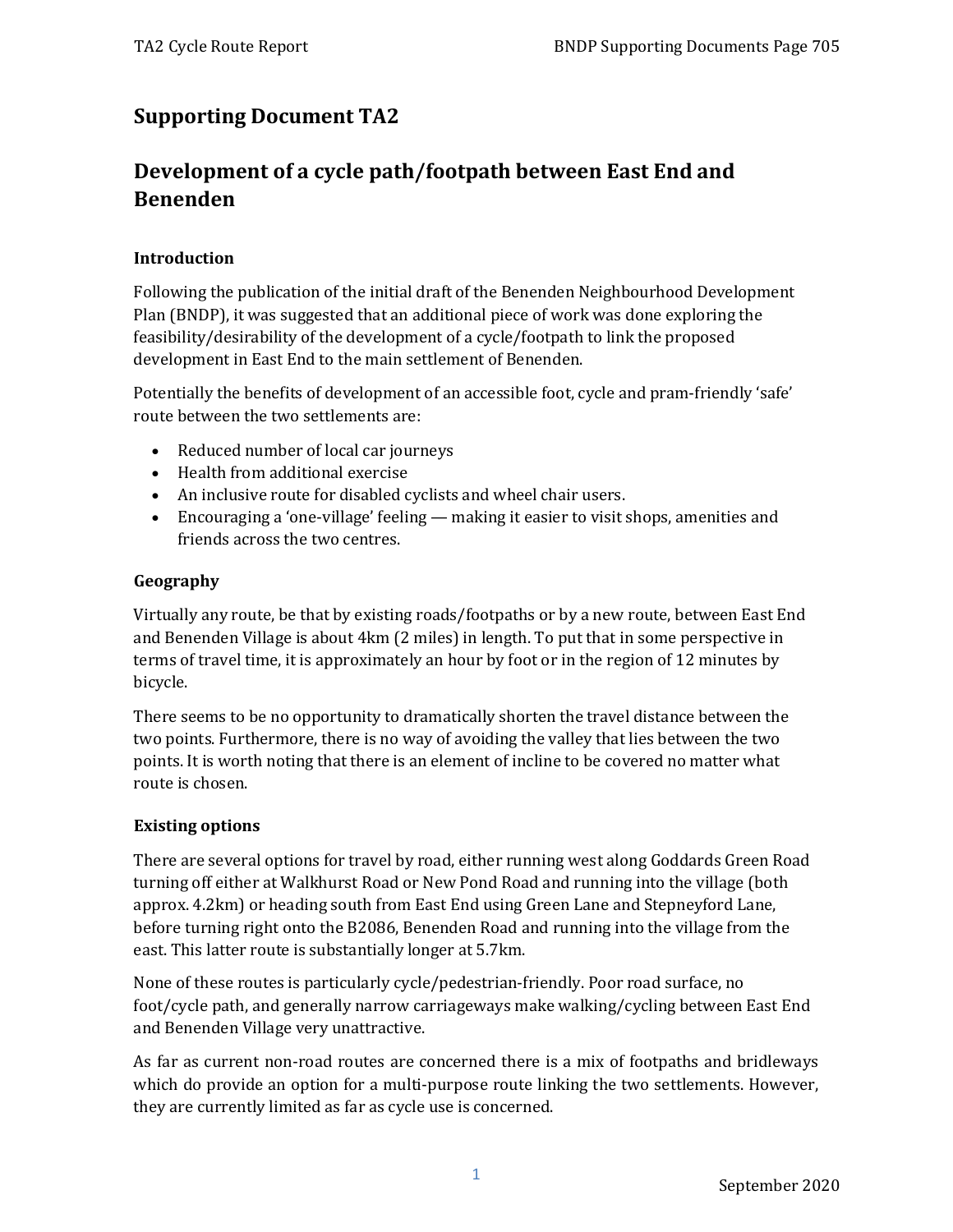In terms of off-road or cross-country access:

Cyclists are permitted by the Countryside Act 1968 to use bridleways, though they must give way to pedestrians. Cyclists have no right to cycle on footpaths away from the road, but they only commit an offence where local bylaws or traffic regulation orders create such an offence. Footpath landowners can undertake a civil action if property is damaged, but this applies also to walkers. Cycling on footways, however, is illegal unless specifically marked as a shared use cycle path (Highways Act 1835, S.72)[.1](#page-2-0)

#### **Alternative route options**

Any potential, at least in part, non-road route linking East End and Benenden would run predominantly across the ground that lies between Walkhurst Road and Stepneyford Lane (see map on Page 7). Any off-road route would ideally run from East End via Pympne Manor, heading south and crossing Pump Wood, Tinker Wood and running down the west edge of Tinker Wood to join the existing path. The cross-country route would end on Walkhurst Road (Grid Ref TQ 82225 33761) by Coggers Cottage.

Work would have to be done at both ends of the route to make the initial road portions (Goddards Green Road or Green Lane at East End and Walkhurst Road at the Benenden end) suitable.

However, running an all-weather surfaced route through fields in an AONB seems problematic.

An alternative, which utilises more of the existing road routing, would follow Green Lane, Stepneyford Lane and then turning right on the metalled road towards Mount Hall Farm and picking up the existing pathway that eventually links to Walkhurst Road.

This route would minimize the amount of 'new' path to be constructed, would require the least distance of 'new' right of way to be negotiated, and at the same time not run across fields in the AONB.

To be absolutely clear, although all of these routes do utilize, at least in part, existing paths, none of them currently provide a complete right of way for a bicycle. Moreover, rights of way for the building and general access would have to be negotiated with the land owners.

#### **Governmental input**

Both National and local government is currently committed to increasing the use of walking and cycling to provide basic access for local communities, and are seemingly prepared to back it. The National Government has a policy document 'Cycling and Walking Investment Strategy'[2](#page-2-1) in which it says:

*We aim to double cycling activity by 2025 and each year reduce the rate of cyclists* 

<span id="page-2-1"></span><sup>2</sup> **UK Government, Department of Transport;** *Cycling and Walking Investment Strategy*  [https://assets.publishing.service.gov.uk/government/uploads/system/uploads/attachment\\_data/file/874708/cycling-walking](https://assets.publishing.service.gov.uk/government/uploads/system/uploads/attachment_data/file/874708/cycling-walking-investment-strategy.pdf)[investment-strategy.pdf](https://assets.publishing.service.gov.uk/government/uploads/system/uploads/attachment_data/file/874708/cycling-walking-investment-strategy.pdf)

\_\_\_\_\_\_\_\_\_\_\_\_\_\_\_\_\_\_\_\_\_\_\_\_\_\_\_\_\_\_\_\_\_\_\_\_\_\_\_\_\_\_\_\_\_\_\_\_\_\_\_\_\_\_\_\_\_\_\_\_\_\_\_\_\_\_\_\_\_\_\_\_\_\_\_\_\_\_\_\_\_\_\_\_\_\_\_\_\_\_\_\_\_\_\_\_\_

<span id="page-2-0"></span><sup>1</sup> **Chartered Institute of Highways & Transportation;** *Planning for Cycling*, page 11.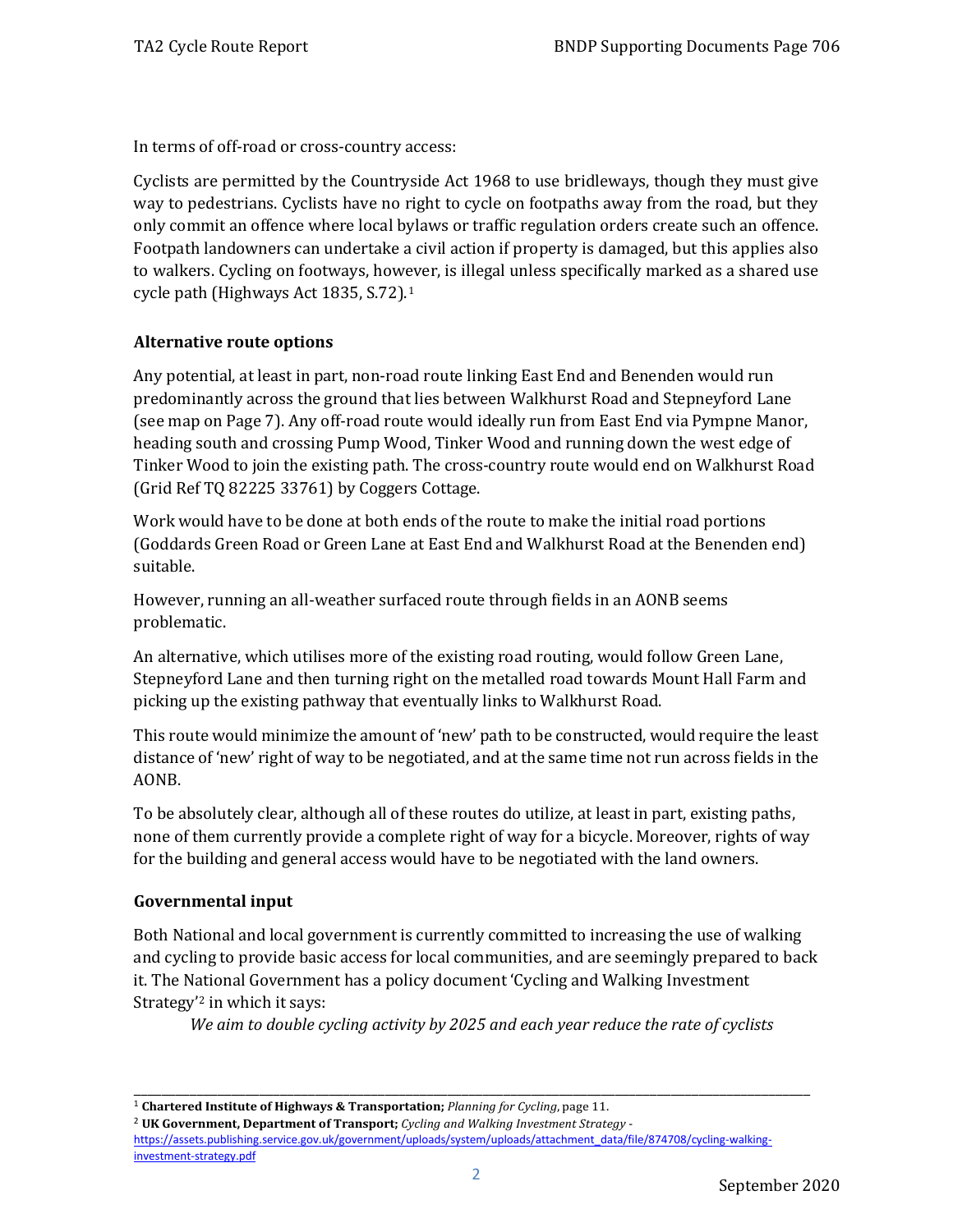*killed or seriously injured on English roads. We aim to reverse the decline in walking that we have seen over the last few years. For that to happen, we want cycling and walking to be the natural choices for shorter journeys in every urban and rural community in England. For cycling or walking to be normalised in this way, they need to be safer, and be perceived to be safe, normal and enjoyable ways to travel.*

It also claims to have put its money where its mouth is by making available 'over  $E1$  billion of Government funding available to local bodies that may be invested in cycling and walking over the next five years.'

Kent County Council's *Active Travel Strategy*[3](#page-3-0) is clear in its approach to developing and encouraging sustainable and useable transport options. In its 2016 draft, KCC outlines the benefits of an Active Travel Strategy in an annex<sup>[4](#page-3-1)</sup> to the main report.

*Active travel means walking or cycling as a means of transport in order to get to a particular destination such as work, the shops or to visit friends. It does not cover walking and cycling done purely for pleasure, for health reasons, or simply walking the dog.*

Currently, there seems to be a political will to support the development of cycling/walking within rural communities and it would seem that a development, such as an improved link between East End and Benenden would be covered by any schemes available.

#### **What sort of path**

Effectively, there is a national standard for cycle paths drawn up by Sustrans — a charity 'that makes it easier for people to walk and cycle.' Its handbook, 'Handbook for Cycle Friendly Design'[5](#page-3-2) outlines the physical design parameters for the development of people friendly cycle/footpaths.

While much of the organisations work looks to developing the urban infrastructure it also addresses rural needs. The suggestions are not radical but look to provide safe and accessible routes. It acknowledges that; 'Fewer options are available to make roads outside villages more friendly for cyclists and pedestrians, where speeds are higher and traffic movement is the main function.'

For any of the route options put forward here, there would be a mix of use of existing quieter roads and, possibly, newly developed traffic-free routing.

<span id="page-3-0"></span>\_\_\_\_\_\_\_\_\_\_\_\_\_\_\_\_\_\_\_\_\_\_\_\_\_\_\_\_\_\_\_\_\_\_\_\_\_\_\_\_\_\_\_\_\_\_\_\_\_\_\_\_\_\_\_\_\_\_\_\_\_\_\_\_\_\_\_\_\_\_\_\_\_\_\_\_\_\_\_\_\_\_\_\_\_\_\_\_\_\_\_\_\_\_\_\_\_\_\_\_\_\_\_\_\_\_\_\_\_\_\_\_\_\_\_\_\_\_\_\_\_\_\_\_\_\_\_\_\_\_\_ <sup>3</sup> **Kent County Council;** *Active Travel Strategy* — [https://www.kent.gov.uk/about-the-council/strategies-and-policies/transport](https://www.kent.gov.uk/about-the-council/strategies-and-policies/transport-and-highways-policies/active-travel-strategy)[and-highways-policies/active-travel-strategy](https://www.kent.gov.uk/about-the-council/strategies-and-policies/transport-and-highways-policies/active-travel-strategy)

<span id="page-3-1"></span><sup>4</sup> **Kent County Council;** *Benefits of Active Travel* — [https://www.kent.gov.uk/\\_\\_data/assets/pdf\\_file/0006/71934/Benefits-of-](https://www.kent.gov.uk/__data/assets/pdf_file/0006/71934/Benefits-of-Active-Travel-annex-2.pdf)[Active-Travel-annex-2.pdf](https://www.kent.gov.uk/__data/assets/pdf_file/0006/71934/Benefits-of-Active-Travel-annex-2.pdf)

<span id="page-3-2"></span><sup>5</sup> **Sustrans;** *Handbook for Cycle Friendly Design* [- https://ec.europa.eu/transport/sites/transport/files/cycling](https://ec.europa.eu/transport/sites/transport/files/cycling-guidance/sustrans_handbook_for_cycle-friendly_design.pdf)[guidance/sustrans\\_handbook\\_for\\_cycle-friendly\\_design.pdf](https://ec.europa.eu/transport/sites/transport/files/cycling-guidance/sustrans_handbook_for_cycle-friendly_design.pdf)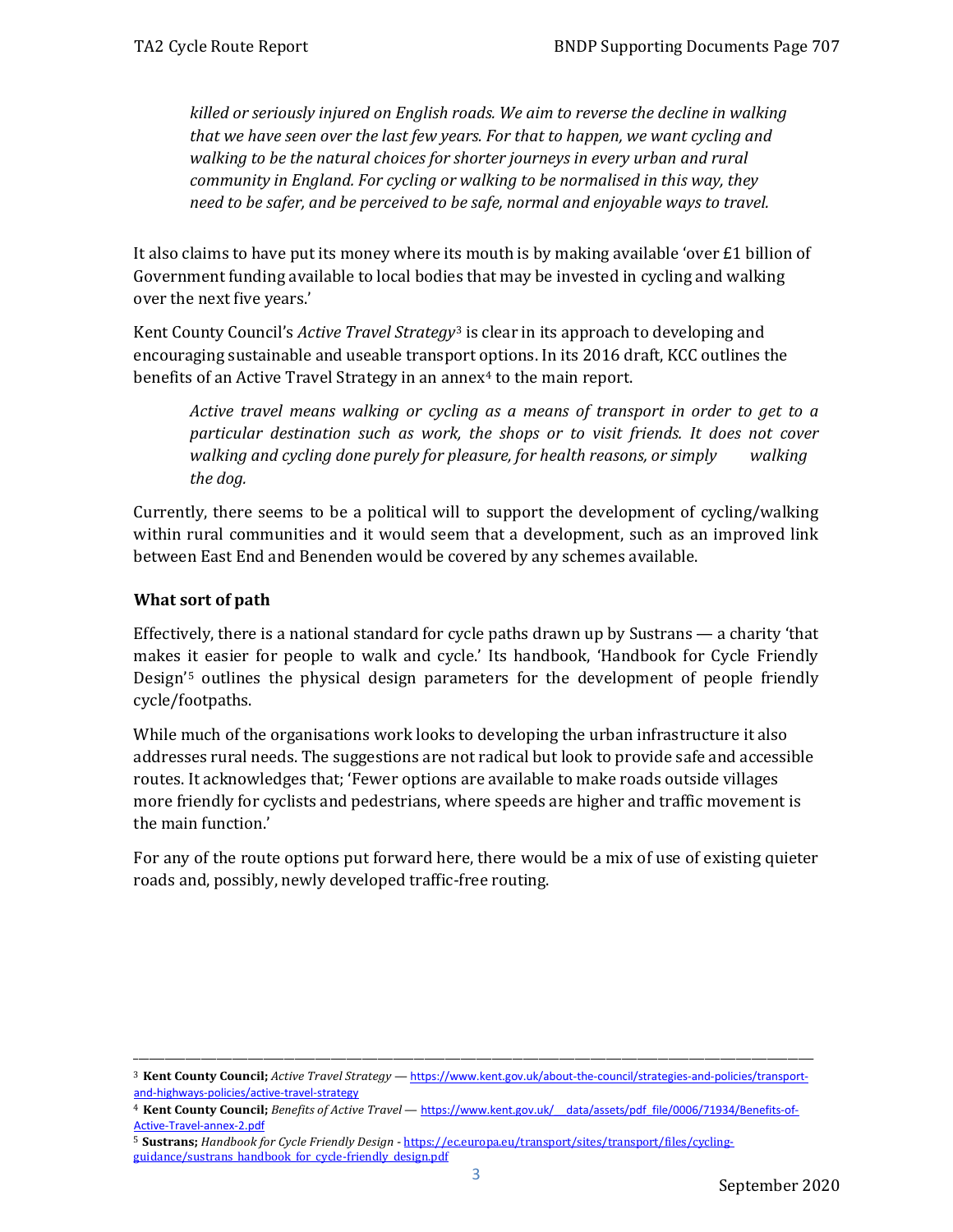#### **The Handbook suggests the following**:

#### **For new off road/traffic-free sections:**

Minimum effective path width: 2.5m on all main routes, major access paths and school links 2.0m possible on lesser routes and links

#### **Type of surface**

Sealed surface required on any route within 5km of urban area or 2km of village environment Sealed surface required on routes linking villages where school traffic or other utility trips will benefit.

Surface dressed top to bitumen base course may be appropriate

Use of unsealed surface requires a rigid maintenance plan Use of unsealed surface not recommended on paths:

- with gradient steeper than 1 in 20
- shared with equestrians
- where significant run off expected

As far as the use of existing roads outside the village is concerned it recognizes that where changes do need to be made to the road, 'these must be sensitive to the nature of the rural environment'. It suggests that measures to consider include:

- Quiet Lane designation, or similar
- 20mph limits
- area wide 40mph limits
- access restrictions/closures
- road narrowings
- changed priorities
- surface treatments
- removal of centre lines and other signs and lines
- selective warning signs (including vehicle activated)

Within the village the recommendations are for things that we see often implemented in villages close by (Goudhurst, Sandhurst, Sissinghurst all have some of the following elements):

- identify and strengthen entry points to village
- emphasise location of village centre to traffic
- create visual features at junctions and key locations
- encourage slower speeds: reduce visual width of carriageway, remove centre lines, reduce signing, lower speed limits, emphasise pedestrian desire lines and crossing locations

There is nothing in the Sustrans' suggestions that is notably radical or, seemingly, would provide a financial barrier to developing an East End/Benenden link that met national standards.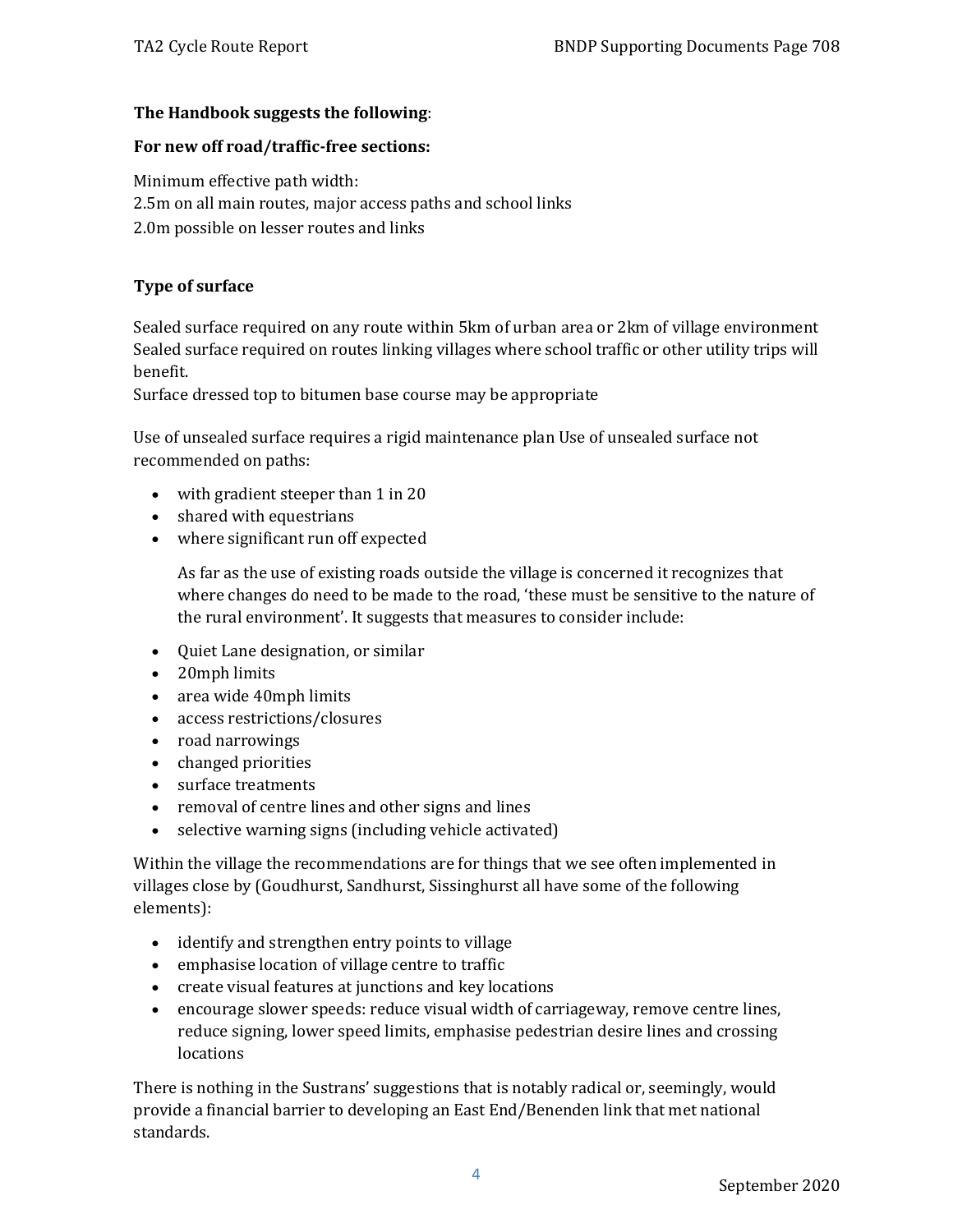It would mean upgrading existing road surfaces and adding an all-weather surface to a short section of existing path. It does not require new path building across fields within the AONB. **Beyond the initial link**

While this paper set out to look specifically at establishing an East End/Benenden link as part of the Neighbourhood Plan, it would be remiss not to highlight an additional opportunity for East End to develop or link into another outlined cycle way/footpath plan.

In 2008 Sustrans carried out a feasibility study for Kent County Council looking at establishing a 'Headcorn to Tenterden Cycleway'[6](#page-5-0) along the route of the old railway line. The potential for linking into this providing a safe, predominantly off road, route into Tenterden (approx. 10km/6.2 miles) and the mainline station at Headcorn (approx 10.5km/6.5 miles) from East End is hugely attractive. Potentially it could provide a 30 minute cycle link for commuters to Ashford, Tonbridge and London as well as a safe cycling route to students attending Homewood School in Tenterden.

#### **Conclusion**

By using a mix of existing road infrastructure and upgrading a short run of approx. 1.3 km it would be possible to create a 4.9km safe, cycle-friendly route between the two centres. The route would run from the Hospital down Green Lane, turn right into Stepneyford Lane, then right again down the metalled road to Mount Le Hoe Oast. From there it would pick up an old track that runs through to join Walkhurst Road at Coggers Cottage. The final part of the route would be up Walkhurst Road and into the village. Approximately 14 mins. by bike and just over the hour on foot.

The route would provide car-free access between the two centres and the shop, public house and other amenities. It also delivers against local and central government aims to increase Active Travel.

\_\_\_\_\_\_\_\_\_\_\_\_\_\_\_\_\_\_\_\_\_\_\_\_\_\_\_\_\_\_\_\_\_\_\_\_\_\_\_\_\_\_\_\_\_\_\_\_\_\_\_\_\_\_\_\_\_\_\_\_\_\_\_\_\_\_\_\_\_\_\_\_\_\_\_\_\_\_\_\_\_\_\_\_\_\_\_\_\_\_\_\_\_\_\_\_\_\_\_\_\_\_\_\_\_\_\_\_\_\_\_\_\_\_\_\_\_\_\_\_\_\_\_\_\_\_\_\_\_\_\_

<span id="page-5-0"></span><sup>6</sup> **Kent County Council/Sustrans;** *Headcorn – Tenterden Cycleway | A Feasibility Study* https:/[/www.mytenterden.co.uk/upload/di/ot/1/dilisting-1071-listingdoc2.pdf](http://www.mytenterden.co.uk/upload/di/ot/1/dilisting-1071-listingdoc2.pdf)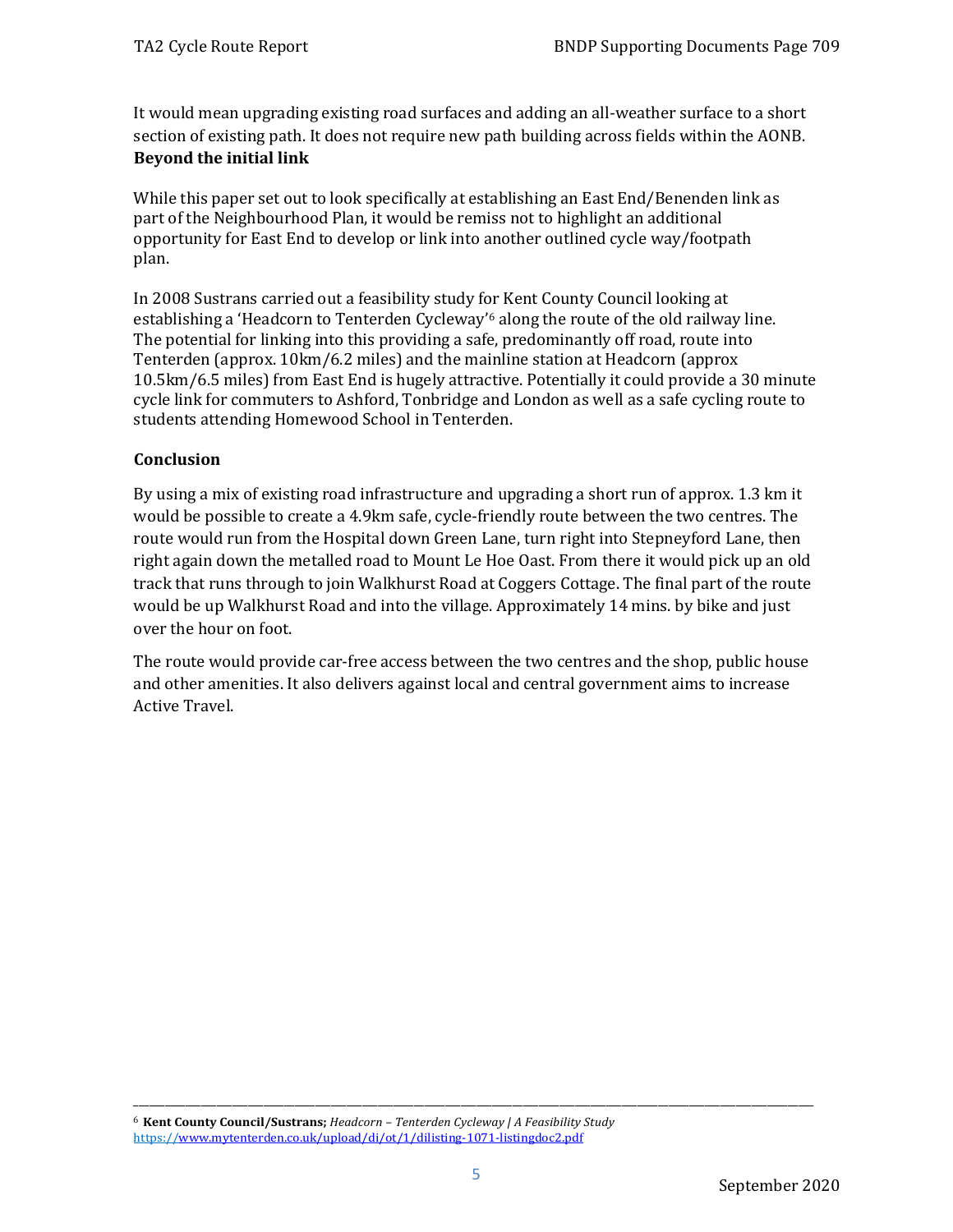

## ROUTE INFORMATION

| <b>LENGTH</b>  | 4.918 km                                        |
|----------------|-------------------------------------------------|
| <b>ASCENT</b>  | 82 m                                            |
| <b>DESCENT</b> | 65 m                                            |
| <b>HILLS</b>   | $\bf{b}$ 59.3%   $\bf{c}$ 35.2%   $\bf{a}$ 5.6% |
| <b>TERRAIN</b> | Mixed                                           |



Pplotaroute.com 9

## NOTES

Mixed road/bridleway route

START **LAT:** 51.087405, **LNG:** 0.617123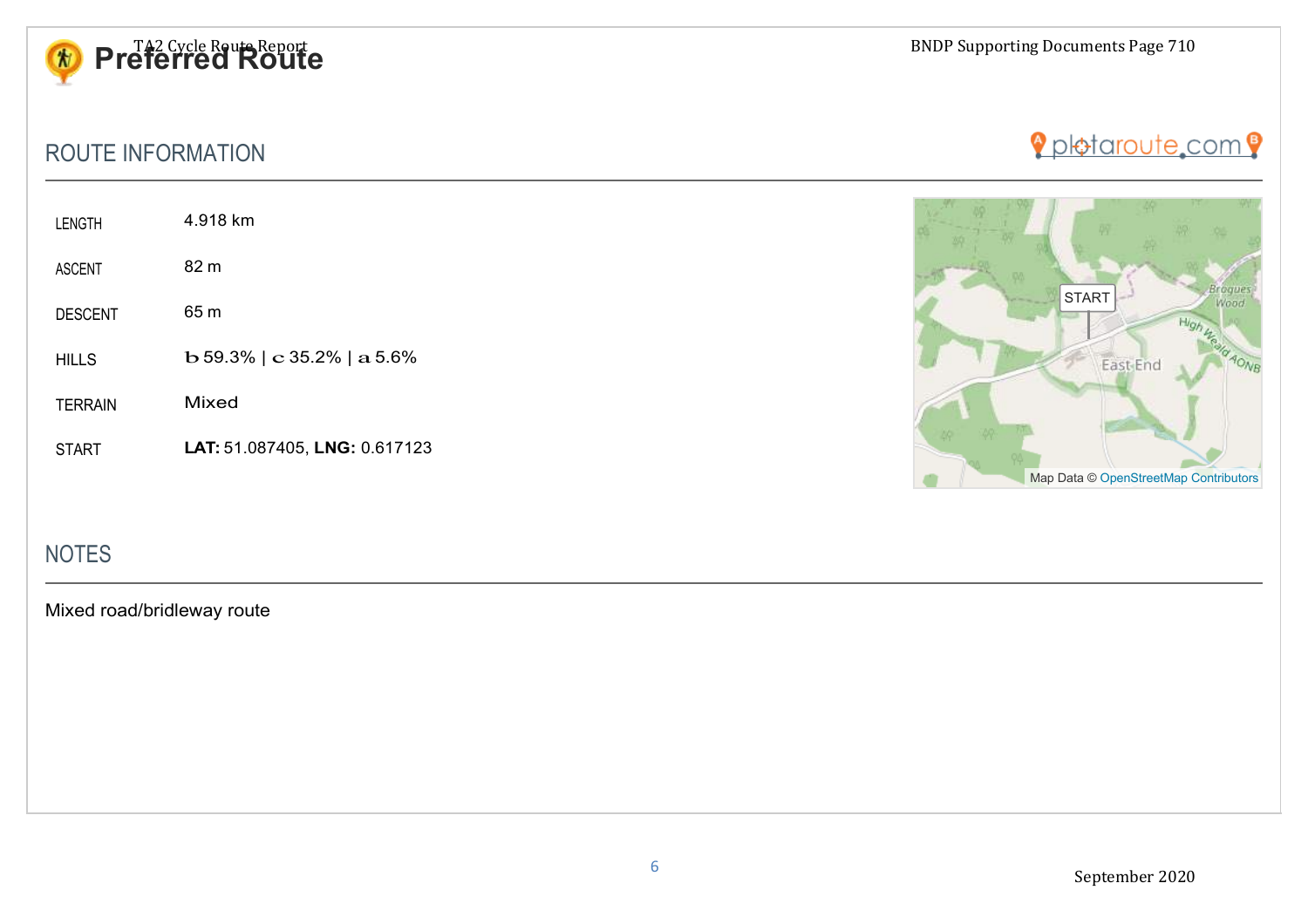**Preferred Route**

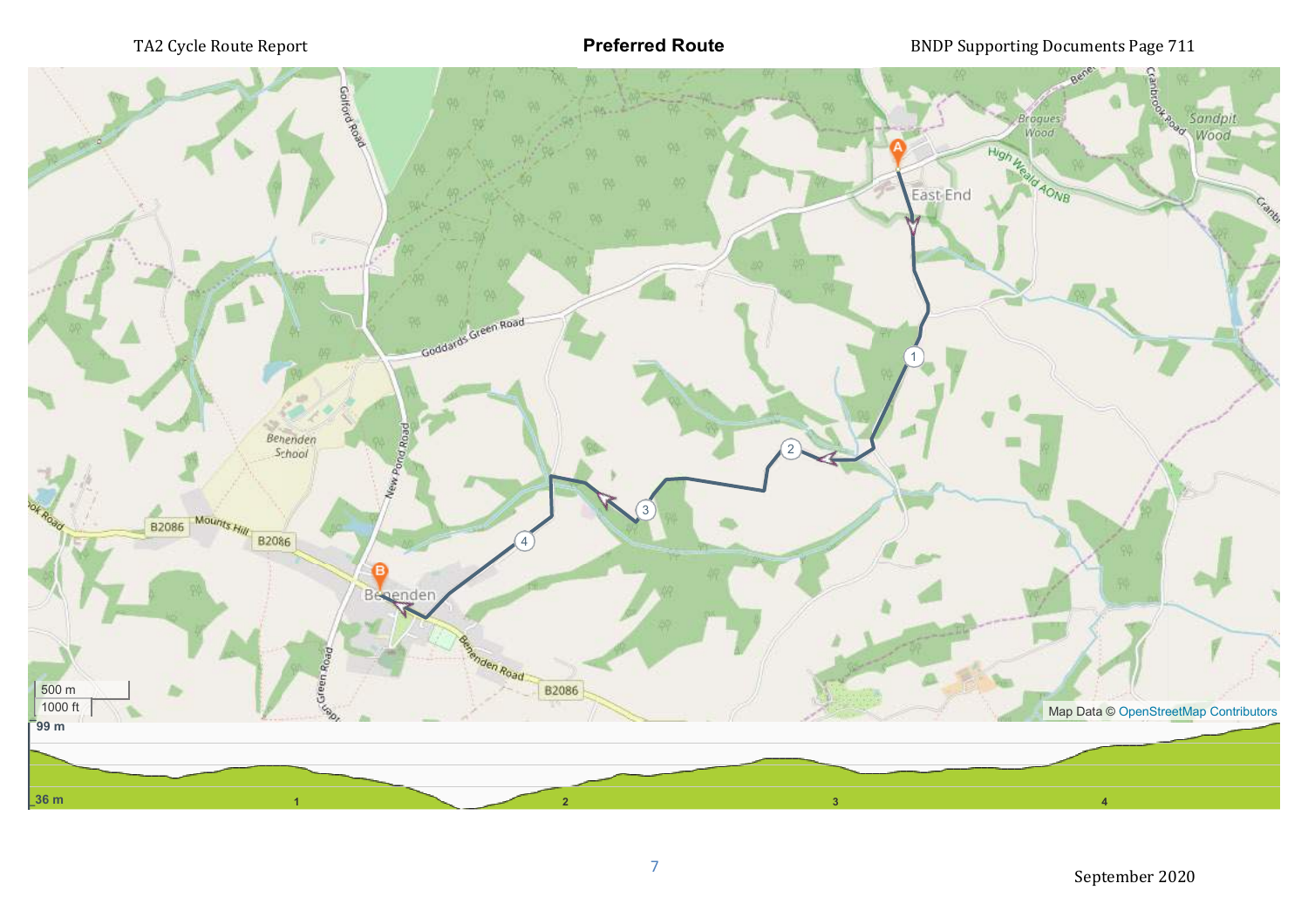#### **ROUTE DIRECTIONS**

| <b>No</b> | n<br>`\III    | Turn | D: |
|-----------|---------------|------|----|
|           | $\sim$ $\sim$ |      |    |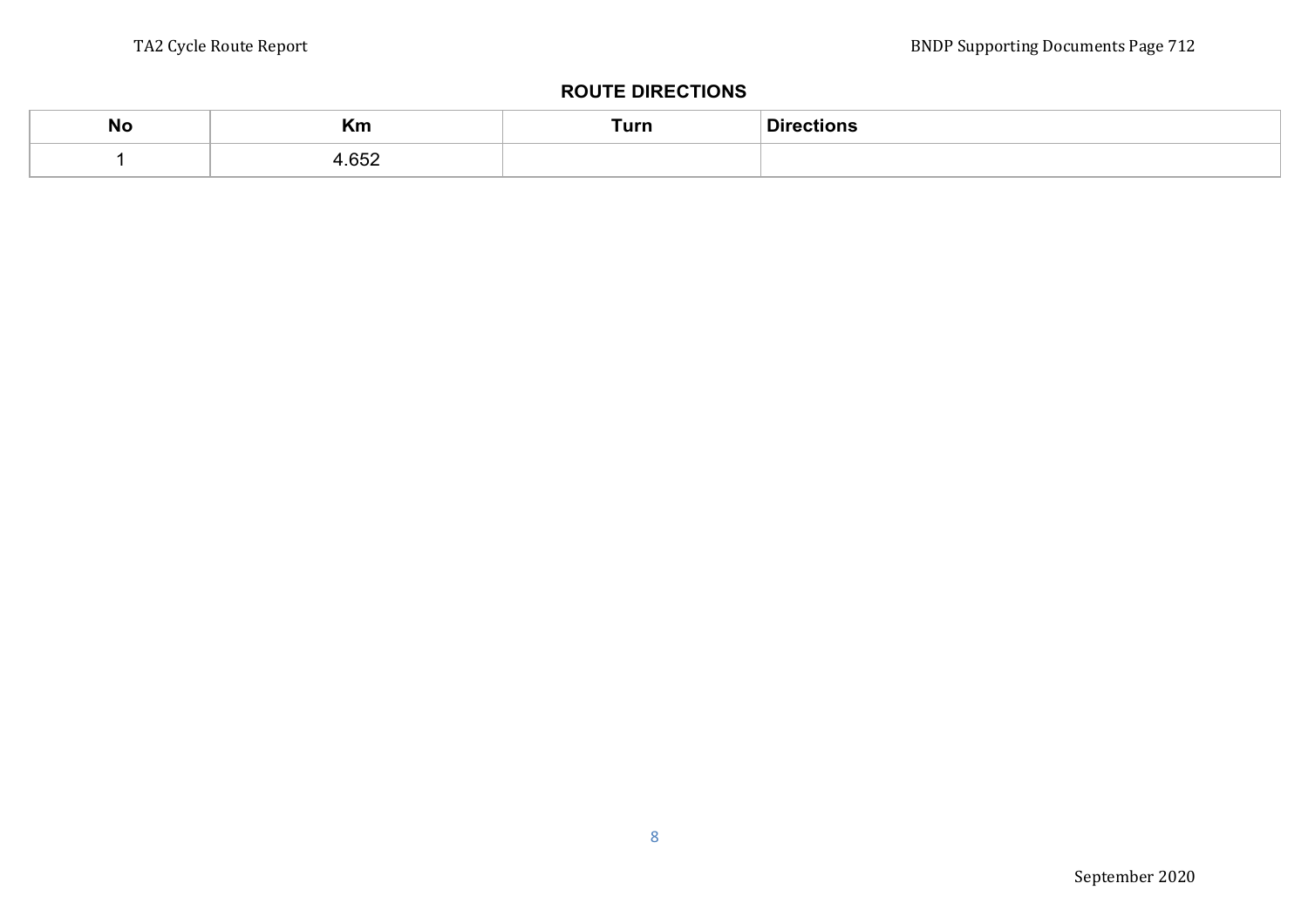

## ROUTE INFORMATION

| <b>LENGTH</b>  | 4.537 km                                         |
|----------------|--------------------------------------------------|
| <b>ASCENT</b>  | 69 m                                             |
| <b>DESCENT</b> | 52 m                                             |
| <b>HILLS</b>   | $\bf{b}$ 56.0%   $\bf{c}$ 34.0%   $\bf{a}$ 10.0% |
| <b>TERRAIN</b> | Mixed                                            |
| <b>START</b>   | LAT: 51.087405, LNG: 0.617123                    |
|                |                                                  |

# Ppletaroute.com 9



# **NOTES**

optional routing from East End but joining up to complete as before.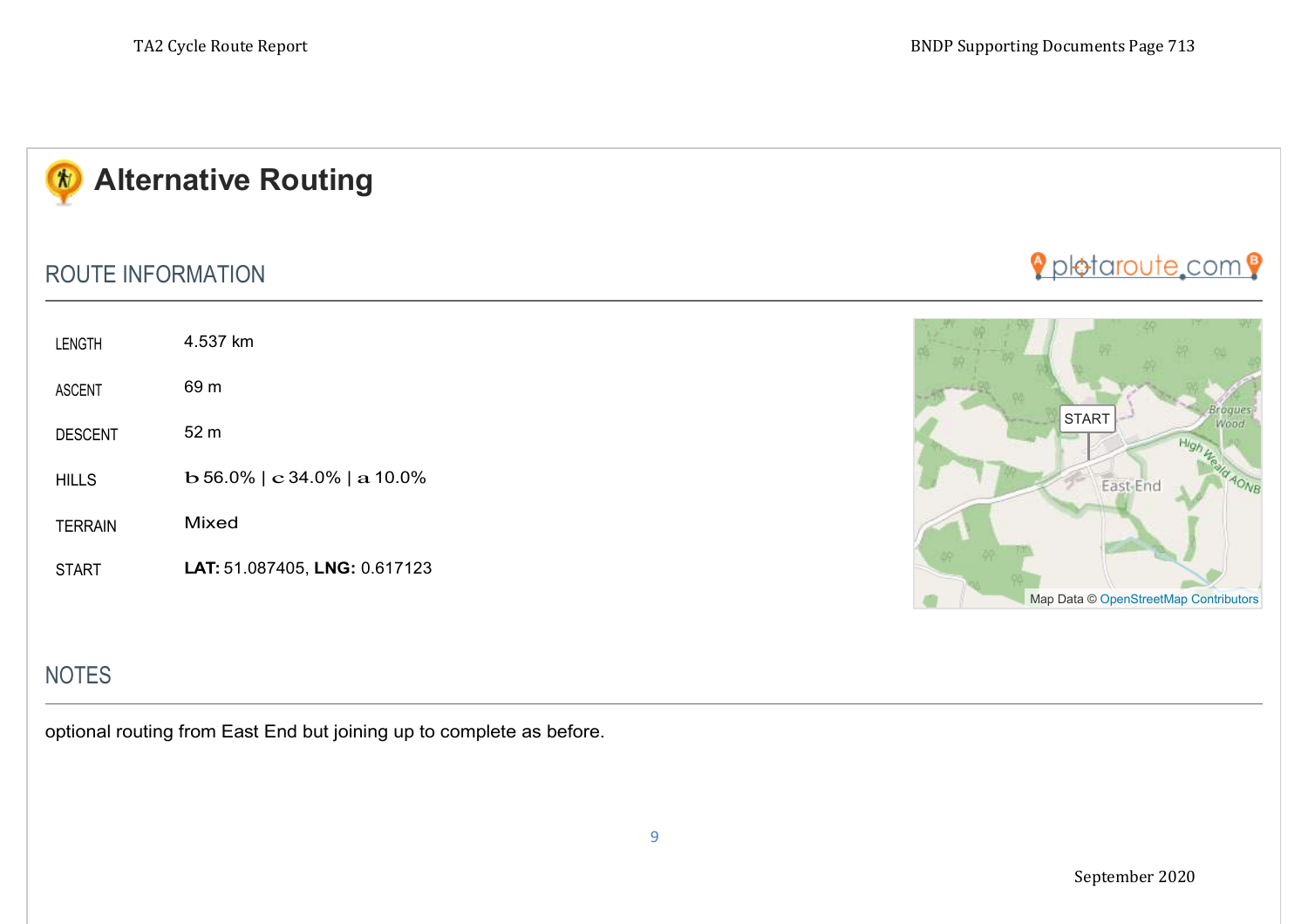

September 2020